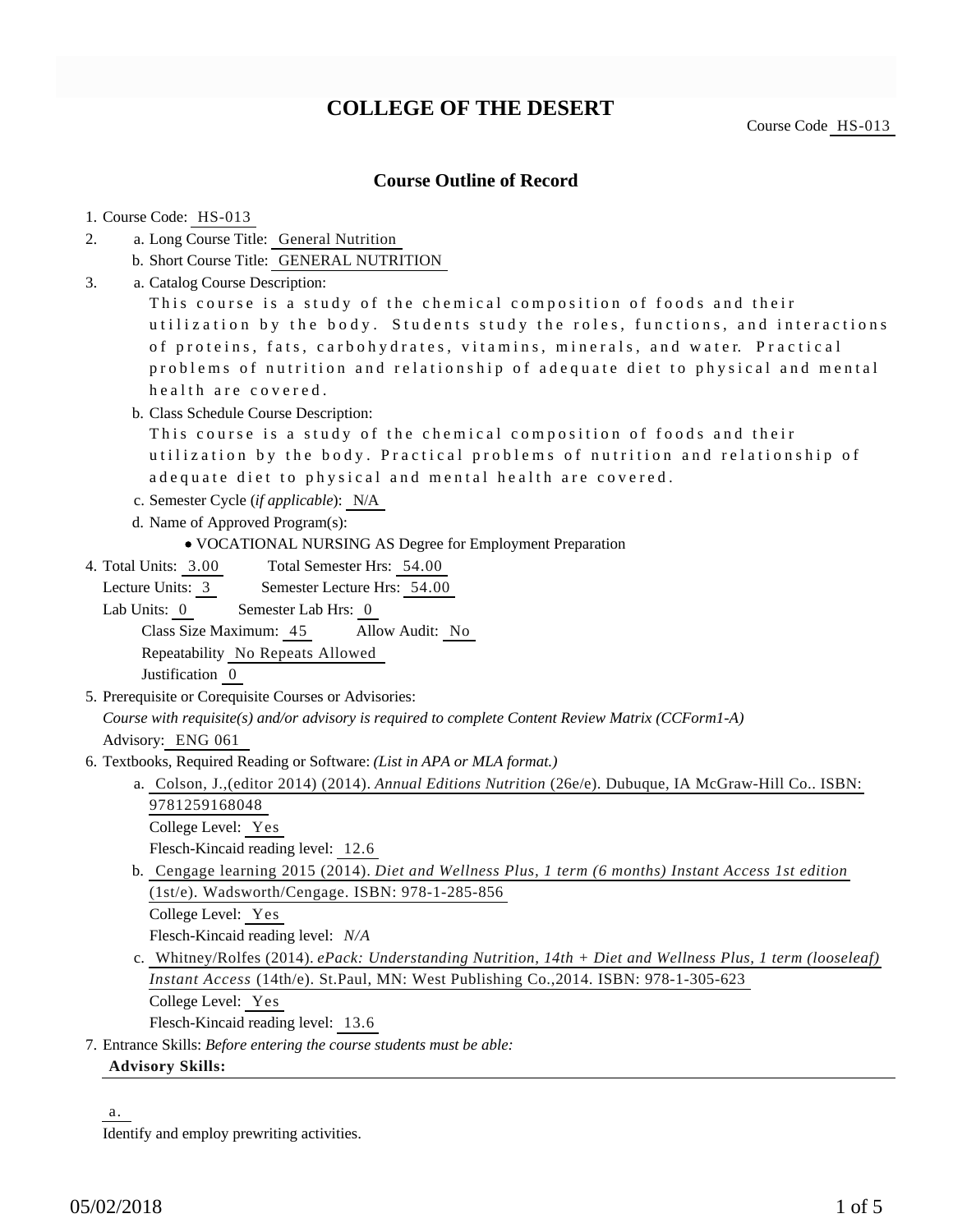- ENG 061 Use theses to organize paragraphs into coherent analyses.
- ENG 061 Recognize features of style such as purpose, audience and tone integrate these elements into academic and professional writing.

b. Demonstrate the ability to generate, develop and organize ideas into a cohesive essay using two or three

#### paragraphs.

- ENG 061 Use theses to organize paragraphs into coherent analyses.
- c. Participate thoughtfully and critically in peer review, as well as self-evaluate, edit and revise
	- ENG 061 Demonstrate the ability to think critically and express ideas using various patterns of development.

d.

Read and identify main ideas and supporting details.

- ENG 061 Demonstrate the ability to read and respond in writing beyond the literal interpretation of the text.
- 8. Course Content and Scope:

#### Lecture:

- 1. An Overview of Nutrition
- 2. Planning a Healthy Diet
- 3. Digestion, Absorption, and Transport
- 4. The Carbohydrates: Sugars, Starch, and Fibers
- 5. The Lipids: Triglycerides, Phospholipids and Sterols
- 6. Protein: Amino Acids
- 7. Metabolism: Transformation and Interactions
- 8. Energy Balance and Body Composition
- 9. Weight Control: Overweight and Underweight
- 10. The Water-soluble Vitamins: B Vitamins and Vitamin C
- 11. The Fat-Soluble Vitamins: A, D, E. and K
- 12. Water and the Major Minerals
- 13. The Trace Minerals
- 14. Fitness: Physical Activity, Nutrients, and Body Adaptations
- 15. Life Cycle Nutrition: Pregnancy and Lactation
- 16. Life Cycle Nutrition: Infancy, Childhood, and Adolescence
- 17. Life Cycle Nutrition: Adulthood and the Later Years
- 18. Diet and Health
- 19. Consumer Concerns about Foods and Water
- 20. Hunger and Global Environmental Problems

Lab: *(if the "Lab Hours" is greater than zero this is required)*

9. Course Student Learning Outcomes:

#### 1.

Analyze and evaluate the nutrients in food with relationship to functions, sources, and requirements to explain the interrelationships.

#### 2.

Demonstrate individual eating patterns throughout the lifespan and discuss the importance of nutrition to health and well being.

#### 3.

Analyze the relationship of food and nutrition in local, National and world economies, politics and ecology.

#### 10. Course Objectives: Upon completion of this course, students will be able to:

- a. Identify major nutrients, their sources and functions in the body.
- b. Understand the roles of vitamins and minerals in the human body.
- c. Comprehend the relationships between nutrients and metabolic processes.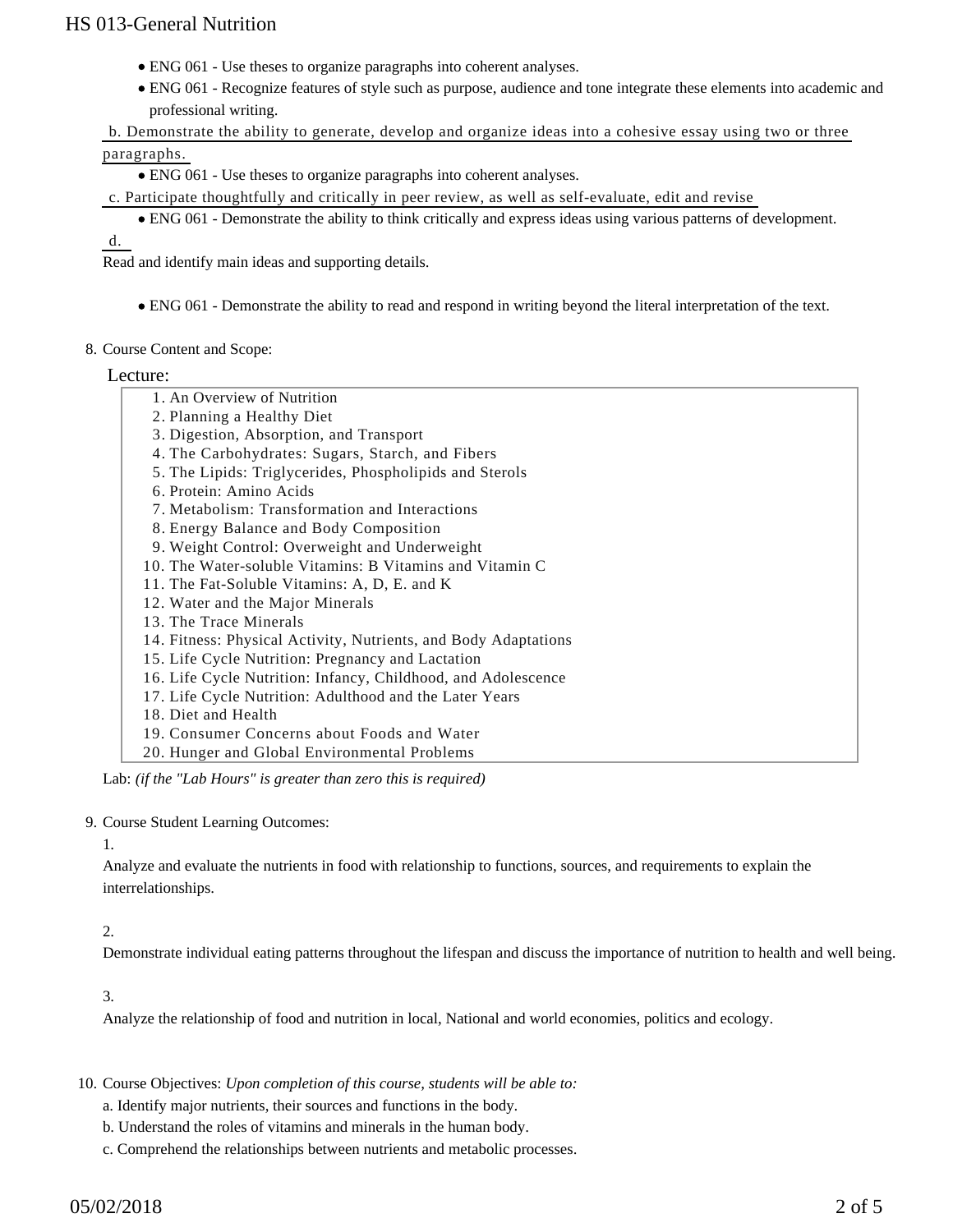- d. Critically evaluate nutrition claims.
- e. Appreciate the influence of nutrition on human performance.
- f. Recognize the changing nutritional need in all phases of the life cycle.
- g. Identify the functions, sources, requirements and interrelationships of food nutrients.
- h. Identify the principles of selection, preparation and storage of food retention of nutri-life and aesthetic properties.
- i. Identify the public and private consumer protection agencies on the federal, state and local levels.
- j. Trace the digestion, absorption and metabolism of the nutrients.
- k. Identify and plan diets meeting the needs of an individual at any stage of the life cycle and physical condition.
- l. Explain changes in eating patterns as a result of becoming aware of understanding the importance of nutrition to the health and well-being of the individual.
- 11. Methods of Instruction: *(Integration: Elements should validate parallel course outline elements)* 
	- a. Activity
	- b. Clinical
	- c. Collaborative/Team
	- d. Demonstration, Repetition/Practice
	- e. Discussion
	- f. Distance Education
	- g. Individualized Study
	- h. Journal
	- i. Laboratory
	- j. Lecture
	- k. Participation
	- l. Self-exploration
	- m. Technology-based instruction
	- n. Tutorial

#### Other Methods:

Optional: Community Nutrition Lectures via PowerPoint presentation, Prezi etc.

12. Assignments: (List samples of specific activities/assignments students are expected to complete both in and outside of class.) In Class Hours: 54.00

Outside Class Hours: 108.00

a. In-class Assignments

- 1. Lecture
- 2. PowerPoint presentationwith question and answer segments involving students
- 3. Group essay assignment and presentation on current topic
- Assessment of current topics using a variety of methods, including chapter quizzes and 4. gamification (ex. Kahoot, Quizlet, and Poll everywhere)
- 5. Study guide notes
- b. Out-of-class Assignments
	- 1. Keep food diary for one to seven consecutive days
	- 2. Analyze and evaluate their diet using the Diet and Wellness+ software
	- 3. Portfolio
	- 4. Research study article with abstract analysis and report or class presentation
	- 5. Essay: read current nutrition articles from supplemental resources

13. Methods of Evaluating Student Progress: The student will demonstrate proficiency by:

- College level or pre-collegiate essays
	- Essay: read current nutrition articles from supplemental textbook compose short essays
- Critiques

Research study article with abstract analysis and write-up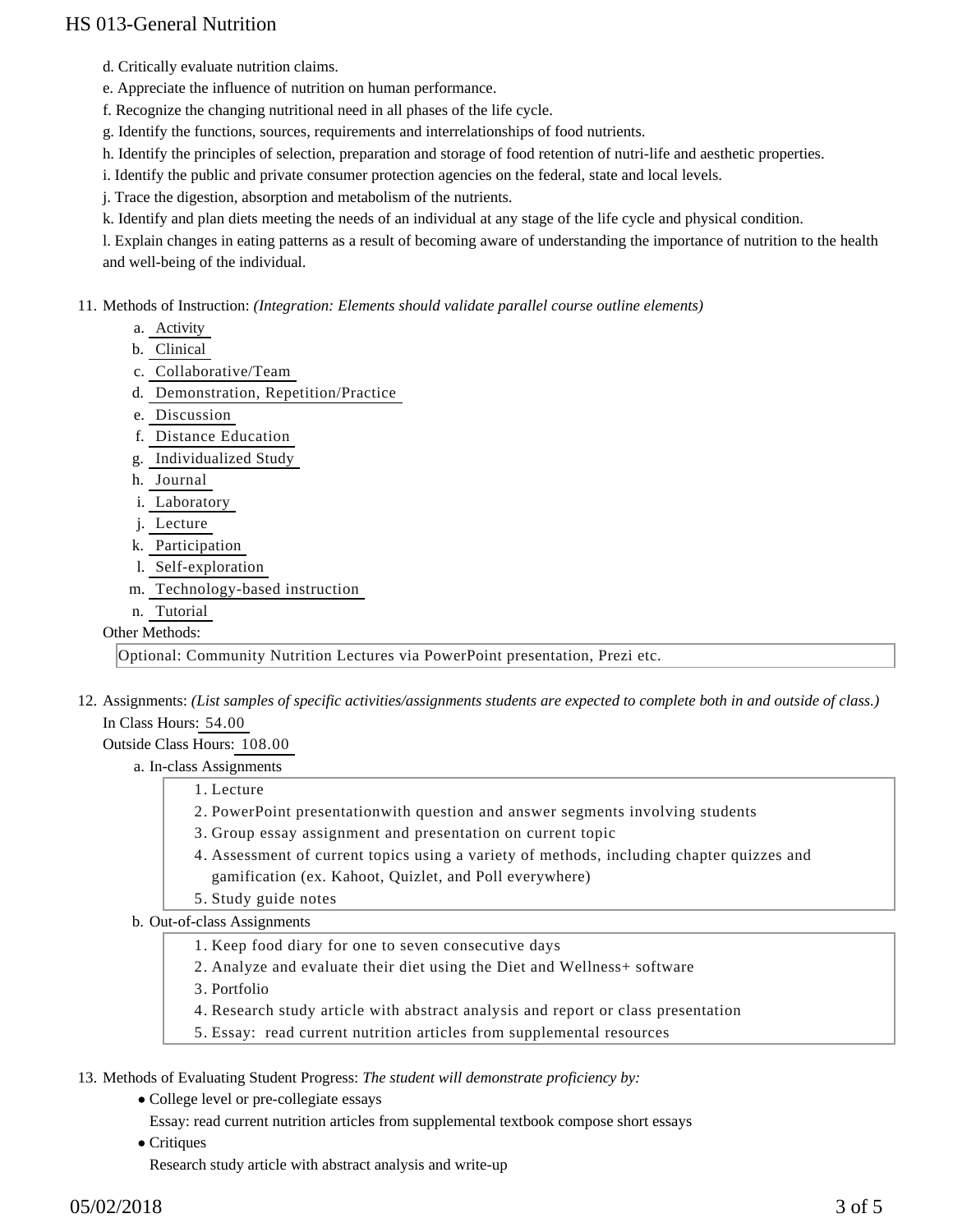| IS UTS-UEIIEI AI INUITIIOII                                                         |                           |                      |  |                   |
|-------------------------------------------------------------------------------------|---------------------------|----------------------|--|-------------------|
| • Portfolios                                                                        |                           |                      |  |                   |
| • Group activity participation/observation                                          |                           |                      |  |                   |
| Group Essay: read current nutrition articles from supplemental resources            |                           |                      |  |                   |
| • True/false/multiple choice examinations                                           |                           |                      |  |                   |
| Chapter quizzes, Online Assessments                                                 |                           |                      |  |                   |
| • Mid-term and final evaluations                                                    |                           |                      |  |                   |
| mid-term and final exam                                                             |                           |                      |  |                   |
| • Student participation/contribution                                                |                           |                      |  |                   |
| Success Group Activity self and group evaluations                                   |                           |                      |  |                   |
| • Organizational/timelines assessment                                               |                           |                      |  |                   |
| 14. Methods of Evaluating: Additional Assessment Information:                       |                           |                      |  |                   |
| 15. Need/Purpose/Rationale -- All courses must meet one or more CCC missions.       |                           |                      |  |                   |
| CSU GE Area E: Lifelong Understanding and Self-Development                          |                           |                      |  |                   |
| E - Lifelong Understanding and Self-Development                                     |                           |                      |  |                   |
| PO - Career and Technical Education                                                 |                           |                      |  |                   |
| Fulfill the requirements for an entry-level position in their field.                |                           |                      |  |                   |
| Apply critical thinking skills to execute daily duties in their area of employment. |                           |                      |  |                   |
| IO - Personal and Professional Development                                          |                           |                      |  |                   |
| Self-evaluate knowledge, skills, and abilities.                                     |                           |                      |  |                   |
| Develop realistic goals.                                                            |                           |                      |  |                   |
| 17. Special Materials and/or Equipment Required of Students:                        |                           |                      |  |                   |
| 18. Materials Fees:                                                                 | <b>Required Material?</b> |                      |  |                   |
| <b>Material or Item</b>                                                             |                           | <b>Cost Per Unit</b> |  | <b>Total Cost</b> |
| 19. Provide Reasons for the Substantial Modifications or New Course:                |                           |                      |  |                   |
| Update SLO's                                                                        |                           |                      |  |                   |
| 20.<br>a. Cross-Listed Course (Enter Course Code): N/A                              |                           |                      |  |                   |
| b. Replacement Course (Enter original Course Code): N/A                             |                           |                      |  |                   |
| 21. Grading Method (choose one): Letter Grade Only                                  |                           |                      |  |                   |
| 22. MIS Course Data Elements                                                        |                           |                      |  |                   |
| a. Course Control Number [CB00]: CCC000513215                                       |                           |                      |  |                   |
| b. T.O.P. Code [CB03]: 129900.00 - Other Health Occupations                         |                           |                      |  |                   |
| c. Credit Status [CB04]: D - Credit - Degree Applicable                             |                           |                      |  |                   |
| d. Course Transfer Status [CB05]: A = Transfer to UC, CSU                           |                           |                      |  |                   |
| e. Basic Skills Status [CB08]: $2N = Not basic skills course$                       |                           |                      |  |                   |
| f. Vocational Status [CB09]: Clearly Occupational                                   |                           |                      |  |                   |
| g. Course Classification [CB11]: Y - Credit Course                                  |                           |                      |  |                   |
| h. Special Class Status [CB13]: N - Not Special                                     |                           |                      |  |                   |
| i. Course CAN Code [CB14]: N/A                                                      |                           |                      |  |                   |
| j. Course Prior to College Level [CB21]: $Y = Not$ Applicable                       |                           |                      |  |                   |